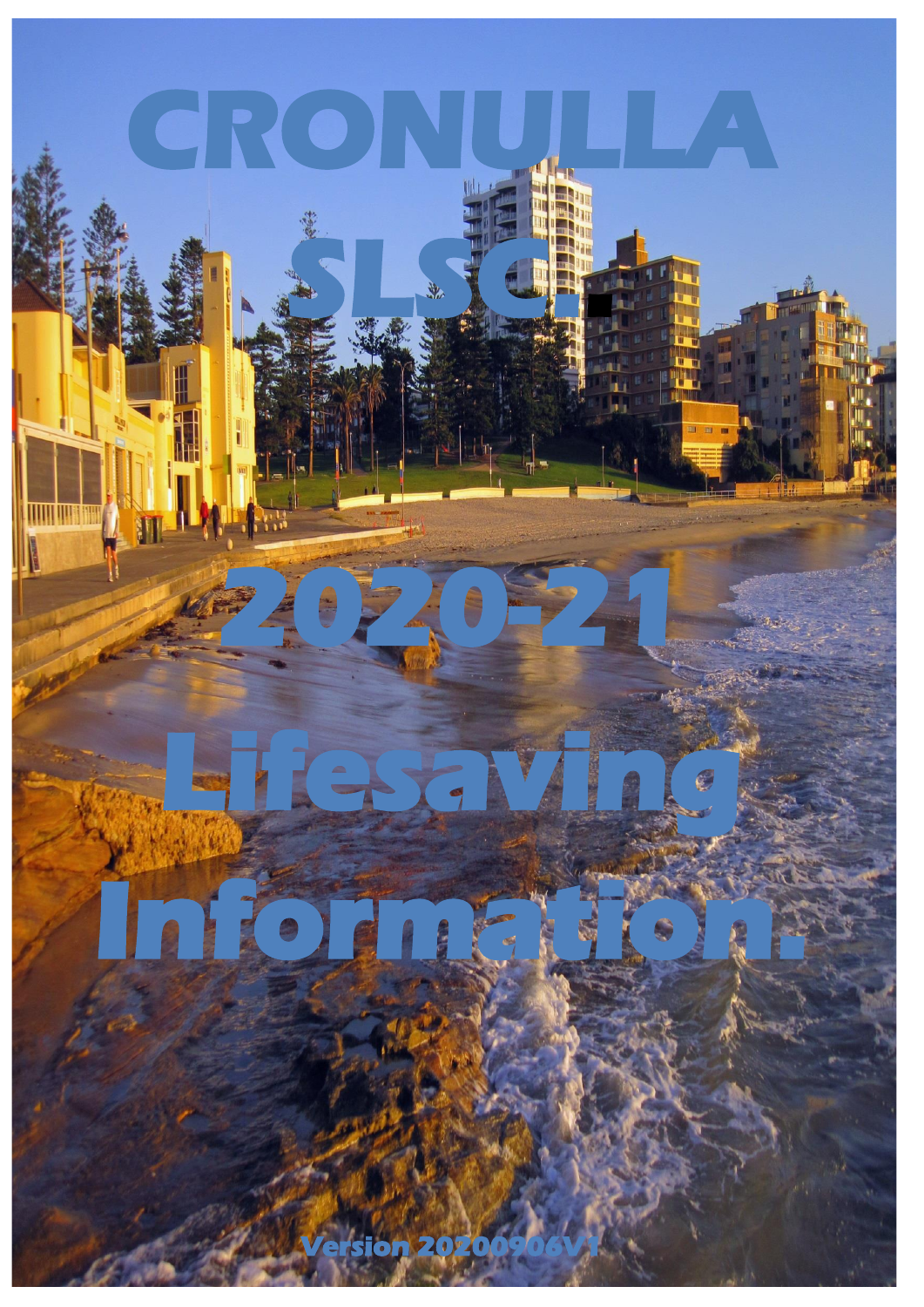

#### **SEASON 2020-21 LIFESAVING INFORMATION**

## **MESSAGE FROM THE LIFESAVING COMMITTEE.**

## **PLEASE READ THIS INFORMATION IT IS OF HIGH IMPORTANCE.**

Welcome to the 2020-21 Surf Life Saving Season.

Following is the Patrol Roster, The Patrol Rules and the Patrol Competition Rules for the season, as approved by the club Management Committee.

This season is once again a long patrol season. it's important you know **when your patrols are** and plan accordingly for **replacements or substitutions** for those patrols you know you can't attend. If we all follow this philosophy, it makes the season much more enjoyable for all members.

Remember, your patrol commitment is rewarded with an end of season ski trip for the **100%ers** and the **Patrol Competition winning team**. The **Outstanding Patrol Attendance (OPA) Award** recipients may also be eligible if space is available, so ensure you all set your goals nice and early!

**100% Attendance** means that you attend every rostered patrol from beginning to end – no changes, not arriving late or leaving early.

**OPA Award** will be attained by any member who misses only one patrol, arranges a substitute for that patrol and then completes a full make-up patrol during the season as either a substitute, or on the 2 Voluntary Patrol weekends (State and Australian Titles).

Cronulla SLSC Management, and the Life Saving Committee recognise that modern lifestyles make it difficult for our volunteers to commit so much time to keeping our beach safe, and we sincerely thank you for volunteering. The Life Saving Committee works with the club's Management Committee to bring forward initiatives that encourage and reward members to perform their patrol obligations in accordance with the roster, and through that to reduce the obligations on all members.

The Club signs an agreement with the SLSNSW, SLSS and Sutherland Council to meet certain guidelines and minimum patrol requirements, and as such must ensure that adequate volunteer numbers are available for each patrol.

In advance, we'd like to thank you all for the great work I know you'll all do to protect our beaches and the public once again this season. I hope you and your fellow patrollers enjoy the season ahead. Your safety is extremely important to the club also, so always remember your training, be vigilant and stay safe.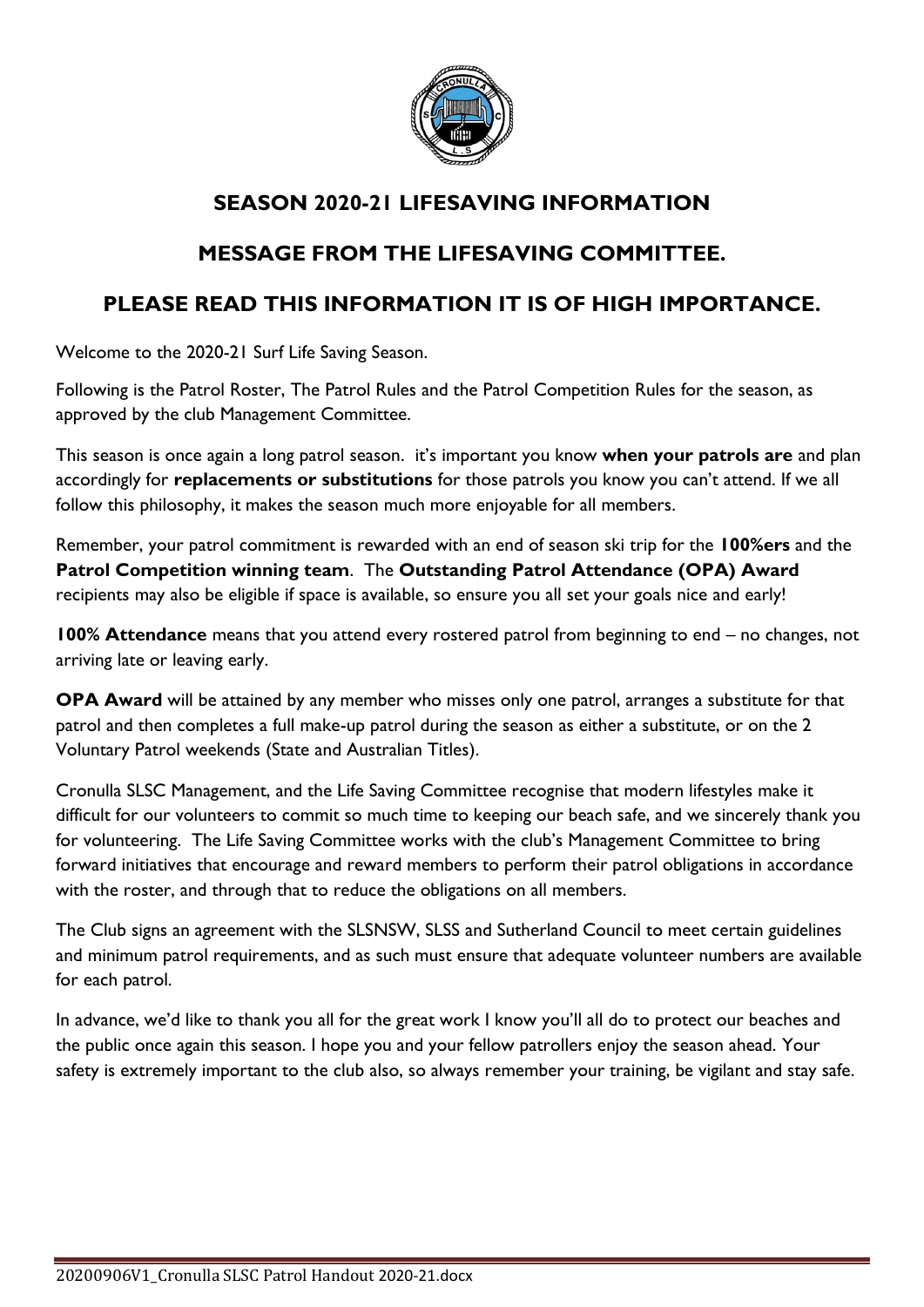#### **Patrol Guidelines**

Please refer to the guidelines below;

1. Please **be punctual and arrive approximately 15 minutes prior to your patrol start time and identify yourself to your patrol captain**, otherwise you may not be able to sign on. **Please DO NOT** leave the following patrol short of its minimum required patrol members.

2. If you aren't able to attend your rostered patrol, you are obliged to try and organise a patrol **swap/substitution** to cover your missed shift and advise your Patrol Captain. The easiest and most effective way to do this is by posting on the Cronulla Surf Lifesaving Club (Closed) Facebook group. There is a facility to request a substitute in your Lifesaving Online portal, but it requires other members to log into the portal to see the request.

If you aren't able to find a sub, you should advise your Patrol Captain well in advance. If you do advise your PC in advance, your absence is recorded as 'excused' rather than 'no-show'.

3. If you wish to undertake a **voluntary patrol** outside of your rostered patrols, you must sign on for a **minimum 3 hours of active patrolling**, and if it is on a Sunday morning, you **can not participate in the Sunday races.** See the Patrol Rules document included here for details.

4. **You must wear full patrol gear at all times** while patrolling, including IRB Driver and Crew whilst in the IRB. Patrol uniform is patrol shorts, long sleeve patrol shirt, patrol skull cap and approved patrol sun hat/peaked cap – no third party peaked caps or hats can be worn as these now a part of the official sponsored patrol uniform.

The Patrol Captain should not allow you to sign on if you fail to wear the full patrol uniform.

5. We encourage members to take time whilst on Patrol to practice the skills that are important to our Lifesaving activities, including water skills, in the Patrol Captain's agreement. Whilst on patrol, **you must not join formal training for competition.**

Failing to obey this rule will result in your name being deleted from the days patrol log by the Patrol Captain.

6. Please **endeavour to complete the full patrol**. At the start of Patrol, you must make yourself know to the Patrol Captain, and you should always seek the Patrol Captain's agreement before leaving early.

Signing the logbook and **leaving your duties without advising the Patrol Captain is unacceptable** and may result in disciplinary action beyond being signed off by the Patrol Captain.

7. During the season, there are many opportunities to **undertake additional training and the increase your skills**. We encourage every patrol member, to have a chat to your Patrol Captain and discuss what and how you can improve your lifesaving award status. This is to both help the club provide a robust lifesaving service to the community, and help you individually. These skills go a long way in helping with your working careers as well.

8. The **most up-to-date version** of the patrol roster and patrol members list is the version available online, either through the documents section of the **club website**, or through your **Life Saving Online Members Portal.**

You can also check your hours, your award status and membership details in the Life Saving Online Members Portal, members.sls.com.au